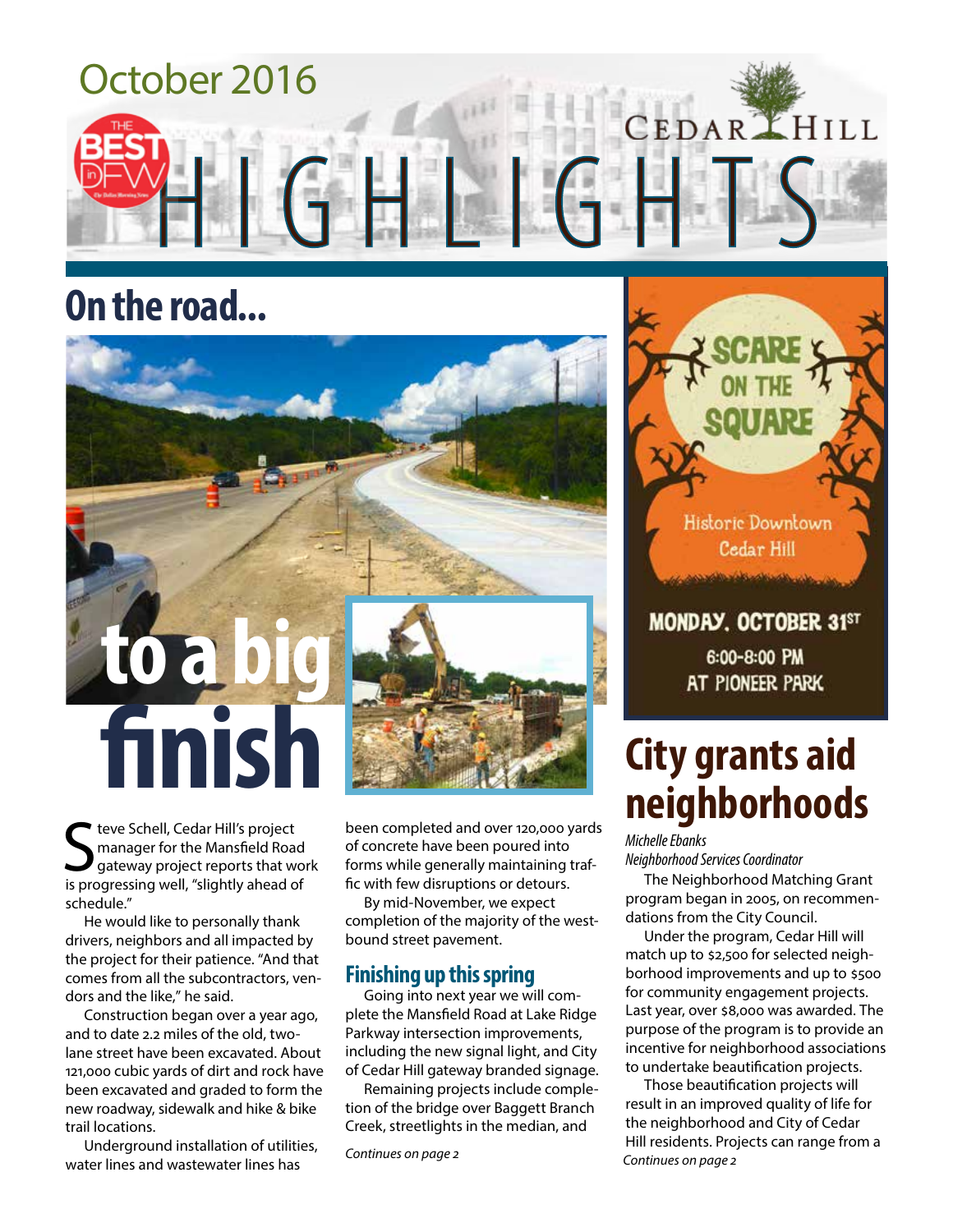## **On the road** *From page 1*

landscaping. Weather permitting, and if all the many moving parts of this project continue to synch like they have, life will return to normal by spring. You can check progress on the project at *cedarhilltx.com/MR.*



**Looking westbound across the Baggett Branch bridge it's easy to see the generously wide hike & bike lane to the right of the traffic lanes. The Mansfield Road project is adding substantial mileage to the citywide trail system.** 

## **Cedar Hill grows greener with another award**

The City of Cedar Hill was recently recognized for its comprehensive approach to sustainability at the North Texas Corporate Recycling Association's gR3een Awards.

Cedar Hill's commitment to Growing Green is visible all over our community. The Government Center features conservation projects like solar panels on the roof, a vertical axis wind turbine, two all-electric Nissan Leaf fleet

vehicles, four electric vehicle charging stations, a solar trash compactor and drought-resistant landscaping. Our residents support sustainability efforts by recycling over 500 tons of material annually, keeping it out of landfills. Water conservation has become a priority.

Growing Green includes our City Council's commitment to preserving 20% of our land mass as open space, more than double the national average.

## **City grants** *From page 1 From page 1*

simple neighborhood identification sign to major landscaping improvements. Application for grant projects would be required to meet at least one of the following criteria:

- Strengthen and improve neighborhood organizations
- Improve the appearance of City neighborhoods
- Advance inter-neighborhood cooperation

The grant program is open to homeowners' associations, neighborhood associations and crime watch groups. For additional information, please contact Michelle Ebanks, Neighborhood Services at neighborhoods@cedarhilltx. com or 469.272.2801.



Accepting the gR3een Award for Cedar Hill were Gregory Glover, Chairman of the Cedar Hill Beautification & Environmental Sustainability Board and Assistant City Manager Melissa Valadez-Cummings, with Lora Hinch-<br>cliff, President of NTCRA.



### **The Cedar Hill Independent School District recently announced that Cedar Hill ISD, as a whole, "Met Standard" for 2015-16, which is Texas Education Agency's highest rating.**

Cedar Hill ISD excels in football, graduation rates, college readiness and career prep.

It is the third year in a row that the district has earned the distinction, but the first time since 2013, when a new accountability system went into effect, that all of Cedar Hill ISD's schools also achieved the highest standard.

All of the district's campuses have

"Met Standard" under the Texas Education Agency's accountability system.

#### **Collegiate High 'Best in Texas'**

This spring, Cedar Hill Collegiate High School was named among the best high schools in the nation by *Newsweek* for 2016. CHCHS ranked 111th overall in the nation and was the 3rd highest ranking Early College High School in the nation.

When breaking down the national rankings, and looking specifically at schools located in Texas, Collegiate was the #1 ranked Early College High School in the state and ranked #9 overall!

College readiness, graduation rates and state standardized assessments are among the broad range of data Newsweek considers to develop their annual high school rankings.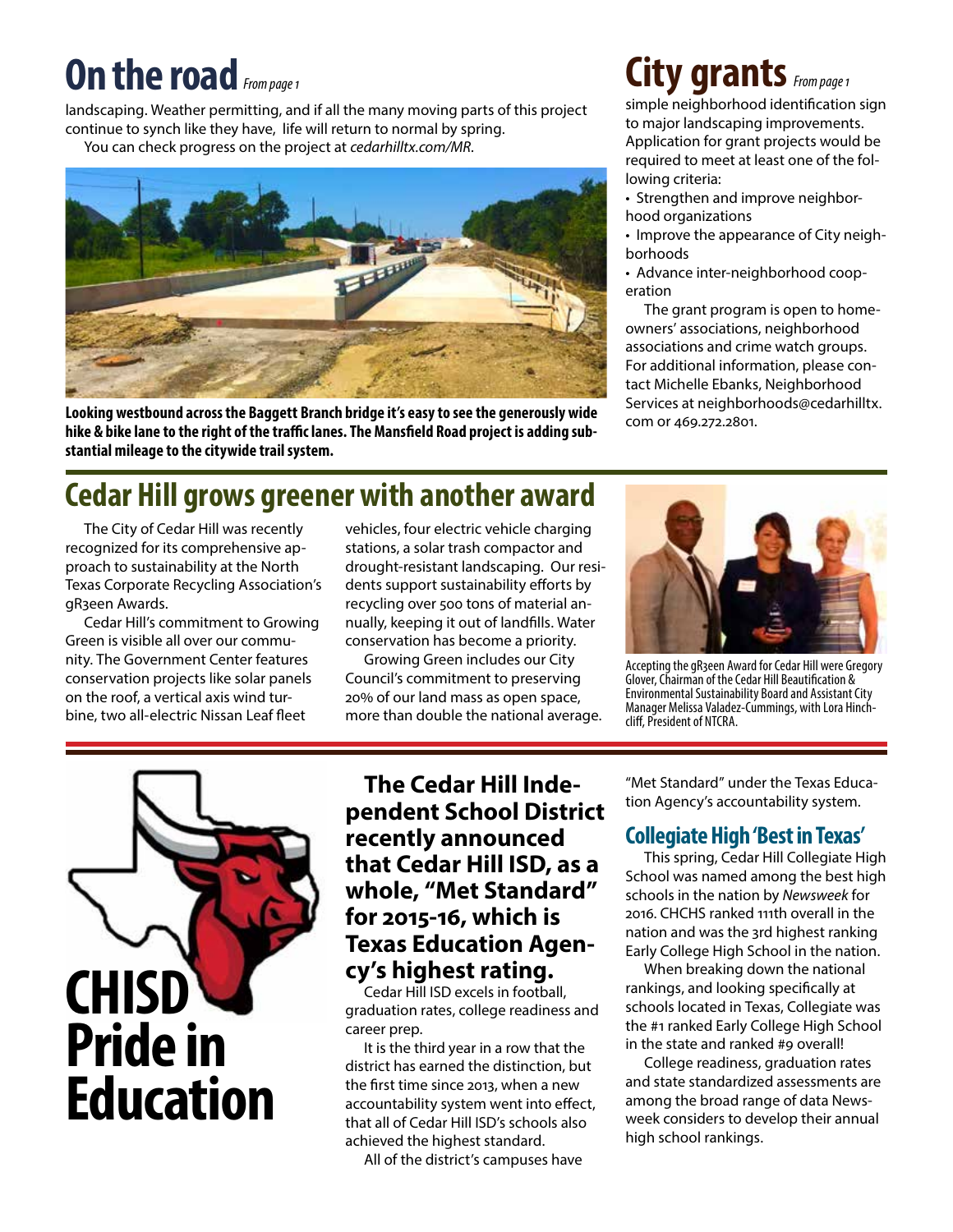



Two members of CHFD's Life and Family Safety clown troupe,**above**, clowned around at a recent City Council meeting for the Fire Department as part of National Preparedness Week.

**Left**, Fire Chief John Ballard received the Preparedness proclamation from Mayor Pro Tem Steve Mason.

**Below**, Alumni of the Citizens Fire Academy and Citizens Emergency Response Team members were there backing community readiness.





**Above,** Friends of the Library and Library staff members joined Director Toni Simmons as she received a proclamation declaring Library Card Sign Up Month in Cedar Hill from City Council member Daniel Haydin. During Citizens Forum, residents spoke about the quality service provided by the library staff and encouraged the Council to support better Library facilities because popular events there are crowded.

**October is:** Breast Cancer Awareness Month **November is:** National Diabetes Awareness Month **December:** Better Sleep Month

#### **Having trouble keeping up?**

**Get the latest calendar events sent directly to your mobile device. Go to** *cedarhilltx.com/notifyme***, enter your email address and scroll down to the Calendars heading, where you can select from a dozen special interest calendars. "Events" is the most popular City calen- dar, but consider adding others from the list.**

# People make it a community **CALENDAR**

*For the most up-to-the-minute information on events, check out the City's online calendars at cedarhilltx.com*

## October

#### **20 Hillside Village Wine Walk**

**5:00 p.m., Check in at the Village Green, 305 W. FM 1382** Hillside Village is host a free Wine Walk event from 5 pm to 8 pm with complimentary wine and food samplings for guests. Several merchants will have promotions available to Wine Walk participants. More info at shophillsidevillage.com.

#### **22 ReMarket**

**10 a.m. to 3 p.m., Houston St. @ Texas St. Downtown** This outdoor community market features local vendors,fresh produce,

arts and crafts, live music, food and more! Held every 4th Saturday of the month, September-November, in Historic Downtown.

#### **29 Micro A-Kon Anime Fest**

**10:30 a.m., Zula B. Wylie Library, 225 Cedar St.** Enjoy a lot of the same things you can do and get at A-Kon, like cosplay, games and special guests. Enjoy a fun day of anime and more.

#### **29 Christmas in October Craft Fair**

**10 a.m., Cedar Hill Senior Center, 1740 Mansfield Rd.** Vendors with lots of gifts and gift ideas for everyone on your list.

#### **27 Scare on the Square**

**6 - 8 p.m., Historic Downtown**

Bring the whole family to our annual Scare event. There will be a cos- tume parade, trunk-or-treat, entertainment and more Halloween fun. Visit *cedarhilltx.com/scare* for more info.

## November

#### **2 Dia de Los Muertos Celebration**

**6 -7:30 p.m., Zula B. Wylie Library, 225 Cedar St.** Bring the whole family to experience the Day of the Dead holiday with altar offerings, live entertainment, food and more!

#### **5 Ninth Annual Lake Ridge Charity Golf Tournament 7:00 a.m. Registration, Start at 8:30.**

#### **Registration is open at** *lakeridgecharitygolf.org*

Proceeds this year will support Bridges Safehouse, Mission Cedar Hill, CHAT, PAWS for Reflection, Lake Ridge Elementary Special Education Program, Cedar Hill Dads, Inc., Children First, Inc., Grand Prairie Food and Clothing Co-op, and Cedar Hill Shares.

#### **17 Mayor's State of the City Address/ Chamber Luncheon**

#### **11:30 a.m., Location undetermined at press time, check** *cedarhillchamber.org.*

Mayor Franke will share the story of Cedar Hill, chapter 2015-16, and recognize the progress of our community in many areas over the past year. See how the vision of the past becomes our future as we continue to follow our positive community values, build strong partnerships and support sustainable development.